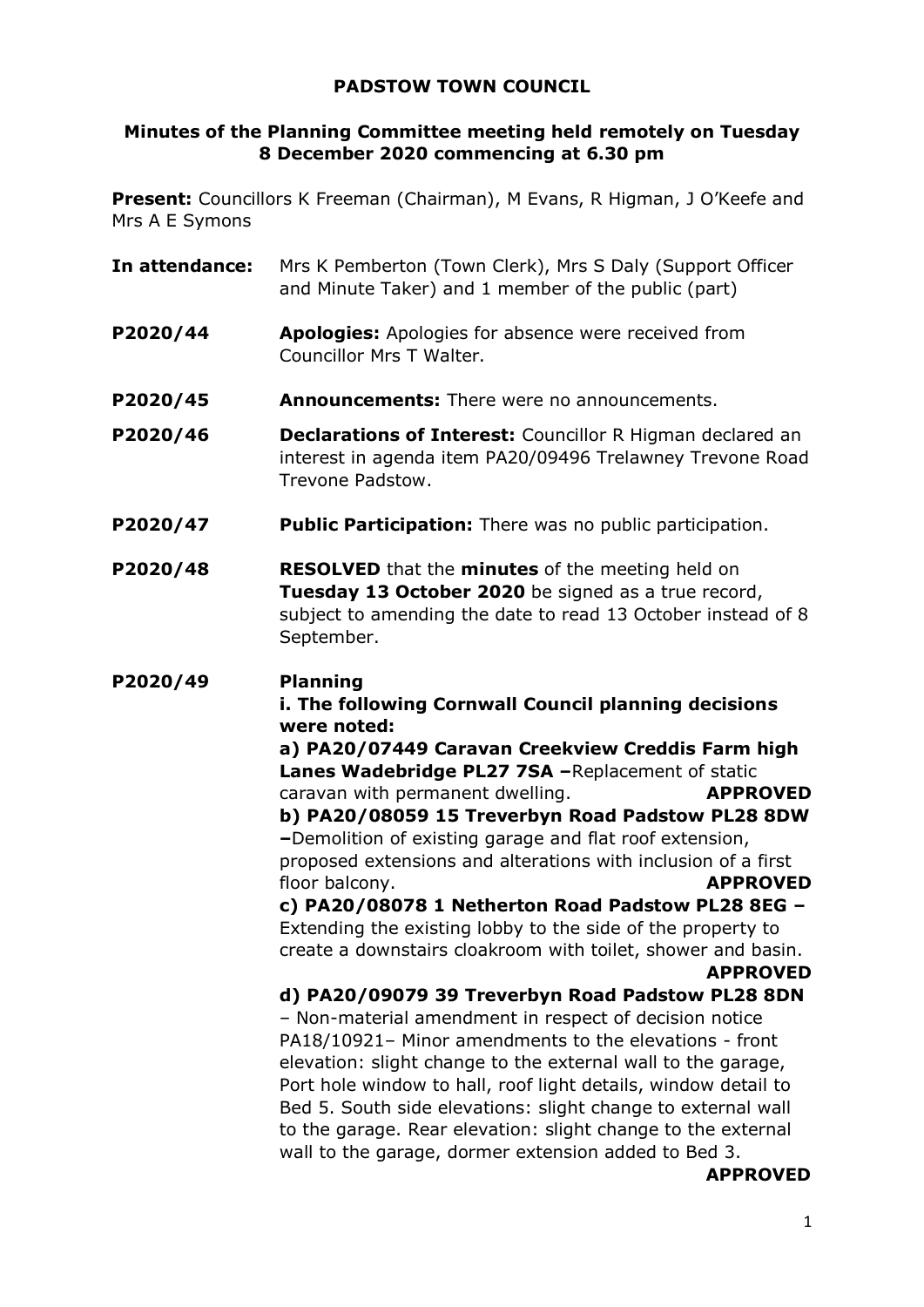# **e) PA20/06585 Padstow Harbour Hotel (formerly The Metropole) Station Road Padstow PL28 8DB –**

Alterations and extensions to hotel to create new spa facility, external terracing, additional bedrooms and reconfigured car parking plus the addition of up to 10 new residential units on existing swimming pool site without compliance with Conditions 4,5,6,7,8,9,10,11,12,13,14,15 and 16 of application number PA19/05442 dated 3 Jan 2020.

**APPROVED** 

## **f) PA20/08157 20 Rainyfields Padstow PL28 8EZ –**

Proposed side/rear extension to the south and west, side extension to the north and internal alterations to form additional habitable accommodation and open plan living space. **APPROVED** 

# **ii. RESOLVED to make the following planning application responses to the Planning Authority (Cornwall Council):**

- **a) PA20/09170 Pentire Dobbin Lane Trevone Padstow –** Variation of Conditions 1 (approved plans) and 3 of Application No. PA20/0399 dated 29 July 2020 – Reserved matter application following outline approval PA17/08592 (access, appearance, landscaping, layout and scale **SUPPORTED; provided roof level doesn't go up and noise from heat pump is within acceptable level.**
- **b) Councillor R Higman left the meeting.**

### **PA20/09496 Trelawney Trevone Road Trevone Padstow** – Installation of solar panels to existing garage roof to the rear of the site. **SUPPORTED**

**Councillor R Higman returned to the meeting.** 

- **c) PA20/09755 26 Sarahs Lane Padstow PL28 8EN –** Proposed extension and alteration to existing dwelling with the inclusion of a Juliet balcony on the south elevation. **SUPPORTED**
- **d) PA20/09827 Blenny 1 Bowen Gardens Trevone Road Trevone –** Single storey extension. **SUPPORTED**
- **e) PA20/09974 Westerlies Southway Windmill Padstow –** Erection of front single storey extension. **SUPPORTED**
- **f) PA20/10179 Fairhaven Dobbin Close Trevone Padstow –** Proposed extensions.